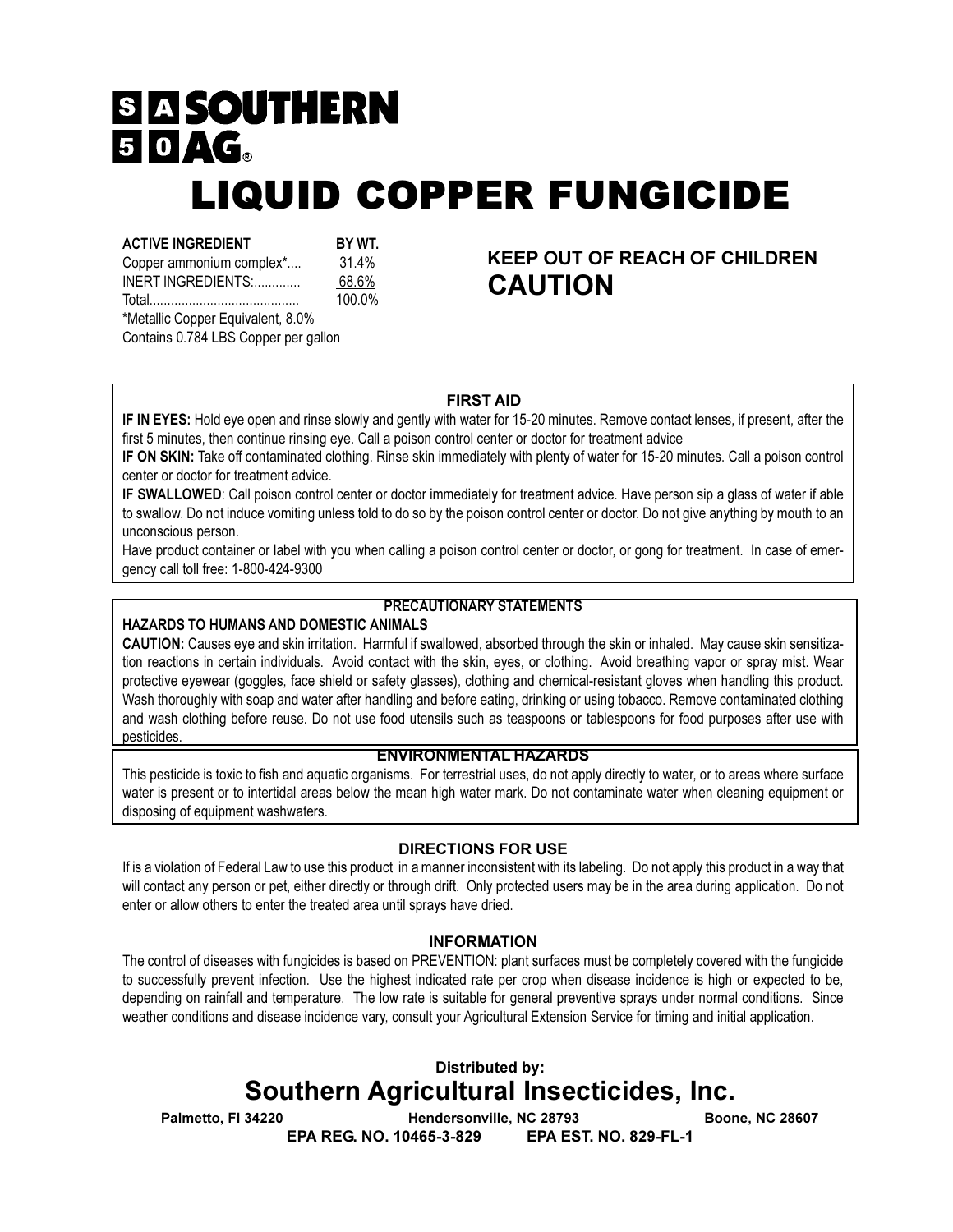#### **GENERAL INSTRUCTIONS**

Partially fill the spray tank/container with water, add the desired amount of Liquid Copper Fungicide and continue filling the tank/container. If applied with other products, add Liquid Copper Fungicide last. Agitate the tank during mixing and application, until tank is empty. A plastic or metal stirring stick should provide adequate agitation. Observe all cautions and limitations on labeling of all products used in mixtures. Start with clean equipment. Equipment should be flushed well with water after use.

APPLICATION: Dilute Spraying: Apply specified rate at 2 gallons water per 1,000 sq. ft. Orchard and Grove Spraying: Apply specified rate at 9 gallons of water per 1,000 sq. ft.

| <b>FRUIT AND NUT CROPS</b><br>Crop | <b>Diseases Controlled</b>                                                                 | Rate/Gallon               | <b>Instructions</b>                                                                                                                                                                                           |
|------------------------------------|--------------------------------------------------------------------------------------------|---------------------------|---------------------------------------------------------------------------------------------------------------------------------------------------------------------------------------------------------------|
| <b>APPLES</b>                      | Anthracnose                                                                                | 4-5 tsp.                  | Apply to foliage after harvest annually for red varieties<br>and once every 2 to 3 years for yellow varieties.                                                                                                |
|                                    | Apple scab (black spot)<br><b>Bacterial canker</b><br>Blossom and shoot blast              | $4-6$ tsp.                | Apply post-harvest before fall rains.                                                                                                                                                                         |
|                                    | Fireblight1                                                                                | $.5 - 1$ tsp.             | Apply at 10% bloom and repeat at 5-7 day intervals<br>during the bloom period.<br>Do not use on copper-sensitive varieties.                                                                                   |
|                                    |                                                                                            | $4-6$ tsp.                | Apply as a full cover spray between silver-tip and<br>green-tip. Discontinue when green-tip reaches<br>1/2 inch as injuries may occur.                                                                        |
| <b>AVOCADOS</b>                    | Anthracnose                                                                                | 4 tsp.                    | Apply when the flower buds begin to swell and<br>continue at monthly intervals until August.                                                                                                                  |
| <b>BANANAS</b>                     | Sigatoka<br><b>Black pitting</b>                                                           | $1-2$ tsp.<br>2.5 fl. oz. | Apply every 3-4 weeks.<br>Mix in 1 gallon of water. Apply directly to the fruit<br>stem and include the basal portion of the leaf crown.<br>Apply during the first and second weeks after fruit<br>emergence. |
| BLUE-<br><b>BERRIES</b>            | <b>Bacterial canker</b>                                                                    | $4-5$ tsp.                | Apply with a spreader-sticker before fall rains<br>and again 4 weeks later.                                                                                                                                   |
|                                    | Cane canker                                                                                | $4-5$ tsp.                | Apply with a spreader-sticker before fall rains and again<br>4 weeks later. In the spring during wet weather, apply<br>at 10-14 day intervals beginning at leaf emergence.                                    |
| CANE-<br><b>BERRIES</b>            | Anthracnose<br>Leaf and cane spot<br>Purple blotch, Yellow rust                            | $1-2$ tsp.                | Apply when leaf buds open. Repeat when flower buds<br>show white and continue at 10-14 day intervals                                                                                                          |
|                                    | Anthracnose<br><b>Bacterial blight</b><br>Leaf and cane spot<br>Purple blotch, Yellow rust | $4-6$ tsp.                | Apply in the fall after harvest                                                                                                                                                                               |
| <b>CHERRIES</b>                    | Deadbud<br>Coryneum Blight.                                                                | 2 fl. oz.                 | Apply in October (before heavy fall rains) and again in<br>January. Where disease is severe, another<br>application should be applied in August.                                                              |
|                                    | <b>Brown Rot Blossom</b><br><b>Blight</b>                                                  | $4-6$ tsp.                | Apply as a full cover spray at popcorn stage<br>and at full bloom.                                                                                                                                            |
| <b>CITRUS</b>                      | Greasy Spot, Melanose<br>Pink Pitting, Scab                                                | $2-4$ tsp.                | Apply as pre-bloom and post-bloom sprays.                                                                                                                                                                     |
|                                    | <b>Brown Rot</b>                                                                           | $1-3$ tsp.                | Apply in the fall before or just after heavy rains. In<br>areas of skirt sprays, apply to a height of at least 4 feet.                                                                                        |
| <b>GRAPES</b>                      | <b>Black rot</b><br>Powdery mildew<br>Downy mildew<br>Anthracnose                          | $1$ tsp.                  | Apply just before bud break when the shoots are<br>6-8 inches long, just after bloom, and every 4-10<br>days throughout season as needed.<br>Foliar injury may occur on copper-sensitive varieties.           |
| KIWI                               | Pseudomonas syringea<br>Erwinia herbicola<br>Pseudomonas fluorescens                       | $4$ tsp.                  | Apply in 4 gallons of water per 1000 sq. ft.<br>Make applications on a monthly basis.<br>A maximum of 3 applications may be made.                                                                             |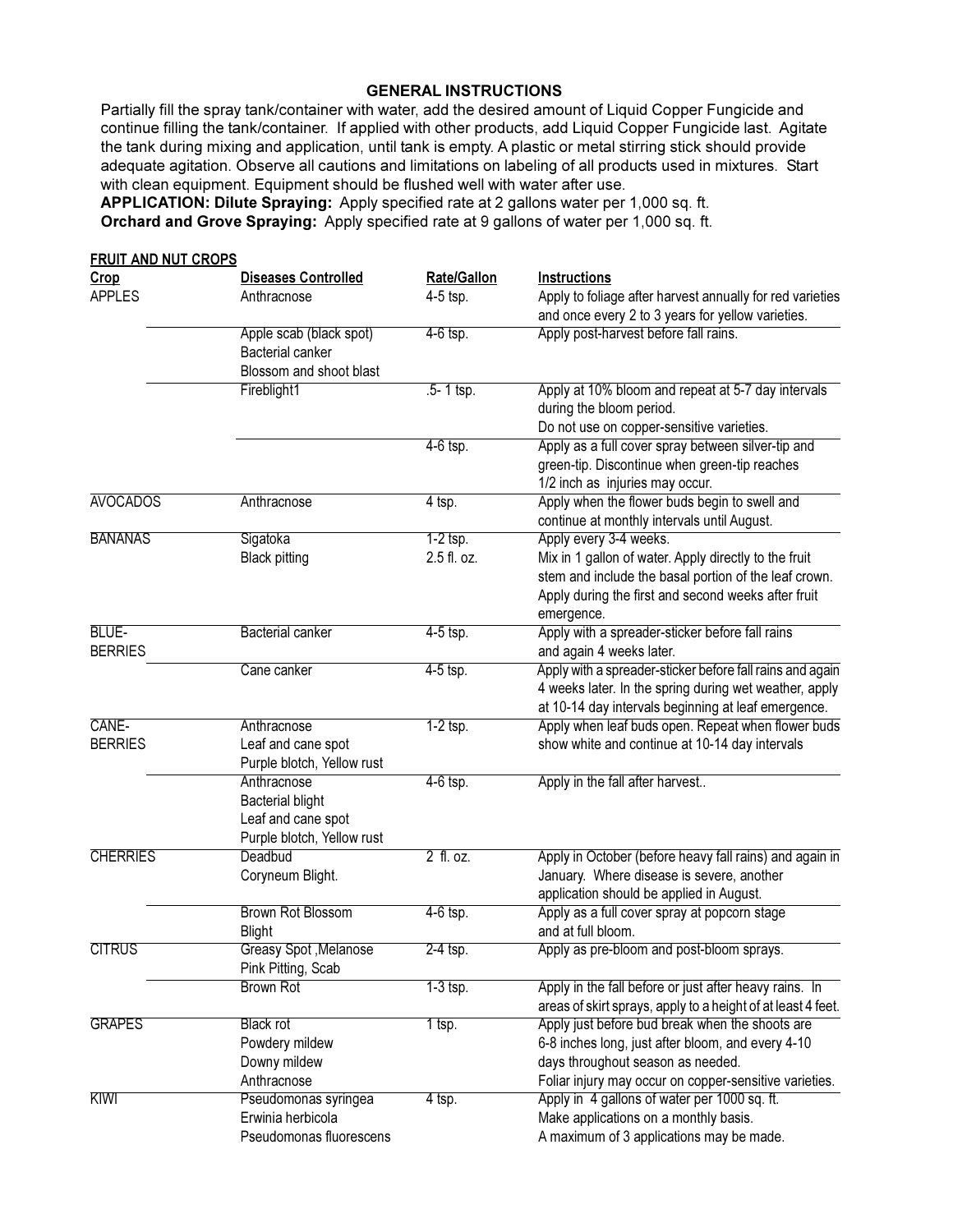| Crop                          | <b>Diseases Controlled</b>               | Rate/Gallon    | <b>Instructions</b>                                                                                                                                                                                                                                                                                                |
|-------------------------------|------------------------------------------|----------------|--------------------------------------------------------------------------------------------------------------------------------------------------------------------------------------------------------------------------------------------------------------------------------------------------------------------|
| <b>LIMES</b>                  | Greasy spot                              | $4$ tsp.       | Apply in June and continue at monthly intervals through<br>Aug.                                                                                                                                                                                                                                                    |
| <b>MANGOS</b>                 | Anthracnose                              | $4$ tsp.       | Apply weekly from the time the panicles are 2" in<br>length until all fruits are set and monthly thereafter<br>until August                                                                                                                                                                                        |
| PEACHES,<br><b>NECTARINES</b> | <b>Bacterial spot</b>                    | $4$ tsp.       | Apply as a dormant spray. Make post-bloom applica<br>tion at 1/2 tsp. per gal at first and second cover<br>sprays. DO NOT spray later than 3 weeks prior to<br>harvest. DO NOT use at rates above those recom<br>mended.<br>NOTE: Slight defoliation and spotting of leaves may<br>occur from use in cover sprays. |
|                               | Blossom brown rot                        | $4-6$ tsp.     | Apply as a dormant or delayed dormant spray. Can<br>use with dormant spray oil. Do not apply at or after full<br>bloom.                                                                                                                                                                                            |
|                               | Leaf curl<br>Shot hole                   | $4-6$ tsp.     | Apply at leaf fall to protect buds and shoots from<br>infection during rainy periods. Reapply up until late<br>bud swell. Do not apply after full bloom.                                                                                                                                                           |
| <b>PECANS</b>                 | Shuck and kernel rot<br>Zonate leaf spot | $2-5$ tsp.     | coverage at 2-4 week intervals starting at kernel growth<br>and continuing until shucks open. Use the higher rate<br>and shorter interval if frequent rainfall occurs.                                                                                                                                             |
| PEARS,<br>QUINCE              | Fire blight                              | $1/2 - 1$ tsp. | Apply at 10% bloom and repeat at 5-7 day intervals<br>throughout the bloom period. Do not use on copper-sen<br>sitive varieties.                                                                                                                                                                                   |
|                               | <b>Blossom blast</b>                     | $4-6$ tsp.     | Apply as a dormant spray. Apply only at bud break<br>to control primary infection.                                                                                                                                                                                                                                 |

# FIELD AND VEGETABLE CROPS

| Crop                                 | <b>Diseases Controlled</b>        | <b>Rate/Gallon</b> | Instructions                                                 |
|--------------------------------------|-----------------------------------|--------------------|--------------------------------------------------------------|
| BEANS,                               | Bacterial blight (halo &          | 2-6 tsp.           | Apply when plants are 3-5 inches high and before diseases    |
| PEAS, LENTILS                        | common)                           |                    | appear. Repeat at 7-10 day intervals or at 5-7 day intervals |
| (succulent and dry)                  |                                   |                    | under severe disease pressure.                               |
| <b>BEETS</b>                         | Cercospora leaf spot              | $3-6$ tsp.         | Apply when disease appears making 3-6 sprays at              |
|                                      |                                   |                    | 10-14 day intervals. Apply more frequently under severe      |
|                                      |                                   |                    | disease pressure.                                            |
| <b>CARROTS</b>                       | Early and late blight             | 4-6 tsp.           | Apply when plants are 6" high. Make 3 to 5 applications      |
|                                      |                                   |                    | at 7-10 day intervals.                                       |
| <b>CORN</b>                          | Stalk rot, Leaf blight            | $4$ tsp.           | Apply when disease appears and repeat as necessary           |
| (pop, field                          | Bacterial rot, Bacterial stripe   |                    |                                                              |
| sweet)                               | <b>Bacterial wilt</b>             |                    |                                                              |
| <b>CRUCIFERS</b>                     | <b>Black leaf spot</b>            | $2-6$ tsp.         | Apply by ground or air when disease appears and              |
| Broccoli,                            | Black rot                         |                    | repeat at 7-10 day intervals.                                |
| Cabbage,                             | Downy mildew                      | $1-2$ tsp.         | Apply by ground or air when disease appears and              |
| Cauliflower,                         |                                   |                    | repeat at 7-10 day intervals.                                |
| Greens (Collard, Mustard and Turnip) |                                   |                    |                                                              |
| <b>CUCURBITS</b>                     | Alternaria leaf spot              | $3-4$ tsp.         | Apply by ground or air when disease appears and              |
| (Cantaloupe,                         | Angular leaf spot                 |                    | repeat at 7-10 day intervals.                                |
| Cucumber,                            | Anthracnose, Downy mildew         |                    |                                                              |
| Honeydew,                            | Powdery mildew                    |                    |                                                              |
| Squash, Gummy stem blight            |                                   |                    |                                                              |
| Watermelon)                          | Watermelon bacterial fruit blotch |                    |                                                              |
| <b>EGGPLANT</b>                      | Alternaria blight                 | 4 tsp.             | Apply before disease appears and repeat at                   |
|                                      | Anthracnose, Phomopsis            |                    | 7-10 day intervals.                                          |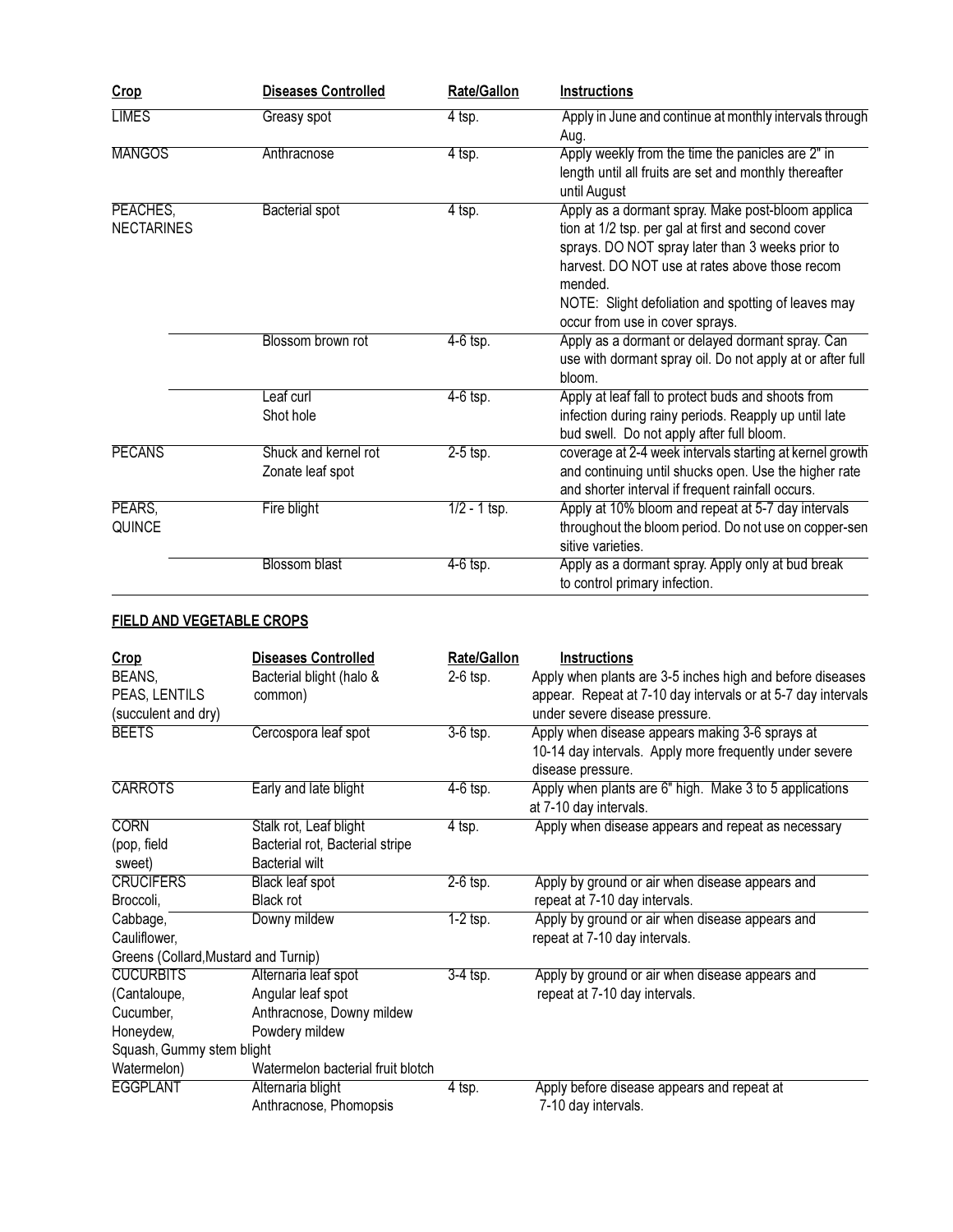| Crop                 | <b>Diseases Controlled</b>                | Rate/Gallon        | Instructions                                                                                                                          |
|----------------------|-------------------------------------------|--------------------|---------------------------------------------------------------------------------------------------------------------------------------|
| <b>ONIONS</b>        | Downy mildew<br>Purple blotch             | $4$ tsp.           | Apply when plants are 4-6 inches high and repeat<br>at 7-10 day intervals.                                                            |
| <b>PEPPERS</b>       | <b>Bacterial spot</b>                     | $3-6$ tsp.         | Make first application upon emergence of seedlings or                                                                                 |
|                      | Cercospora leaf spot                      |                    | immediately after transplanting and repeat at 7-10 day                                                                                |
|                      |                                           |                    | intervals. When disease is severe, apply at 4-5 day                                                                                   |
|                      |                                           |                    | intervals.                                                                                                                            |
|                      |                                           |                    | NOTE: Disease control is critical during fruiting.                                                                                    |
| <b>POTATOES</b>      | Early and late blight                     | $3-6$ tsp.         | Apply on first appearance of disease and repeat at                                                                                    |
|                      |                                           |                    | 7-10 day intervals.                                                                                                                   |
| <b>SPINACH</b>       | Anthracnose,                              | $3$ tsp.           | Apply on first appearance of disease and repeat                                                                                       |
|                      | Downy mildew, Cercospora leaf spot        |                    | at 7-10 day intervals.                                                                                                                |
| <b>STRAW</b>         | Leaf spot                                 | $3-4$ tsp.         | Apply at 7-10 day intervals from the time new growth                                                                                  |
| -BERRIES             | Scorch                                    |                    | starts until harvest.                                                                                                                 |
| <b>TOMATOES</b>      | <b>Bacterial speck</b>                    | $3-6$ tsp.         | Make first application upon emergence of seedlings                                                                                    |
|                      | <b>Bacterial spot</b>                     |                    | or immediately after transplanting and repeat                                                                                         |
|                      | Early and late blight                     |                    | at 7-10 day intervals. When disease is severe,                                                                                        |
|                      |                                           |                    | apply at 4-5 day intervals.                                                                                                           |
|                      |                                           |                    | Complete coverage is essential for disease control.                                                                                   |
|                      | rates controls a broad range of diseases. |                    | NOTE: While the labeled rate is particularly effective against Bacterial spot, a tank mix with Maneb or Mancozeb used at t he labeled |
| <b>MISCELLANEOUS</b> |                                           |                    |                                                                                                                                       |
| Crop                 | Diseases Controlled                       | <b>Rate/Gallon</b> | <b>Instructions</b>                                                                                                                   |
| LIVE OAK             | <b>Ball moss</b>                          | 2 fl. oz.          | Apply in the spring when ball moss is                                                                                                 |
|                      |                                           |                    | actively growing, using 1.5 gallons of spray                                                                                          |
|                      |                                           |                    | per foot of tree height. Make sure to wet                                                                                             |
|                      |                                           |                    | ball moss tufts thoroughly. A second                                                                                                  |
|                      |                                           |                    | application may be required                                                                                                           |
|                      |                                           |                    | after 12 months.                                                                                                                      |
|                      |                                           |                    | NOTE: Liquid Copper Fungicide may be injurious to ornamentals grown under Live Oaks. This product may be reactive on metal and        |
|                      |                                           |                    | masonry surfaces such as galvanized roofing. Avoid contact with metal surfaces. Do not spray on cars, houses, lawn furniture, etc.    |
| <b>PAPAYA</b>        | Anthracnose                               | $2-5$ tsp.         | Begin applications before disease appears                                                                                             |
|                      |                                           |                    | and repeat at 10-14 day intervals. Apply at 5-7 day                                                                                   |
|                      |                                           |                    | intervals during periods of heavy rainfall. Use higher                                                                                |

#### **TURFGRASS**

To control algae in turfgrass, apply 1 pint Liquid Copper Fungicide per 1,000-square feet in 5 gallons of water. Liquid Copper Fungicide may be used alone or in combination with other registered fungicides as a maintenance spray. Observe all precautions and limitations on the label of each product used in tank mixes.

rates when conditions favor disease.

NOTE: Phytotoxicity may occur depending upon varietal differences. Apply the recommended rate to a small area and observe for 7-10 days for signs of injury. If phytotoxicity occurs, discontinue use. Do not apply in a spray solution with a pH of less than 6.5.

#### **FROST INJURY PROTECTION**

Bacterial Ice Nucleation Inhibitor - Application of Liquid Copper Fungicide made to all crops listed on this label at rates indicated on this label, just prior to anticipated frost conditions, will sustain control of ice nucleating bacteria (Pseudomonas syringae, Erwina herbicola and Pseudomonas fluorscens) and may therefore provide protection against light frost. Not recommended for those geographic areas where weather conditions favor severe frost.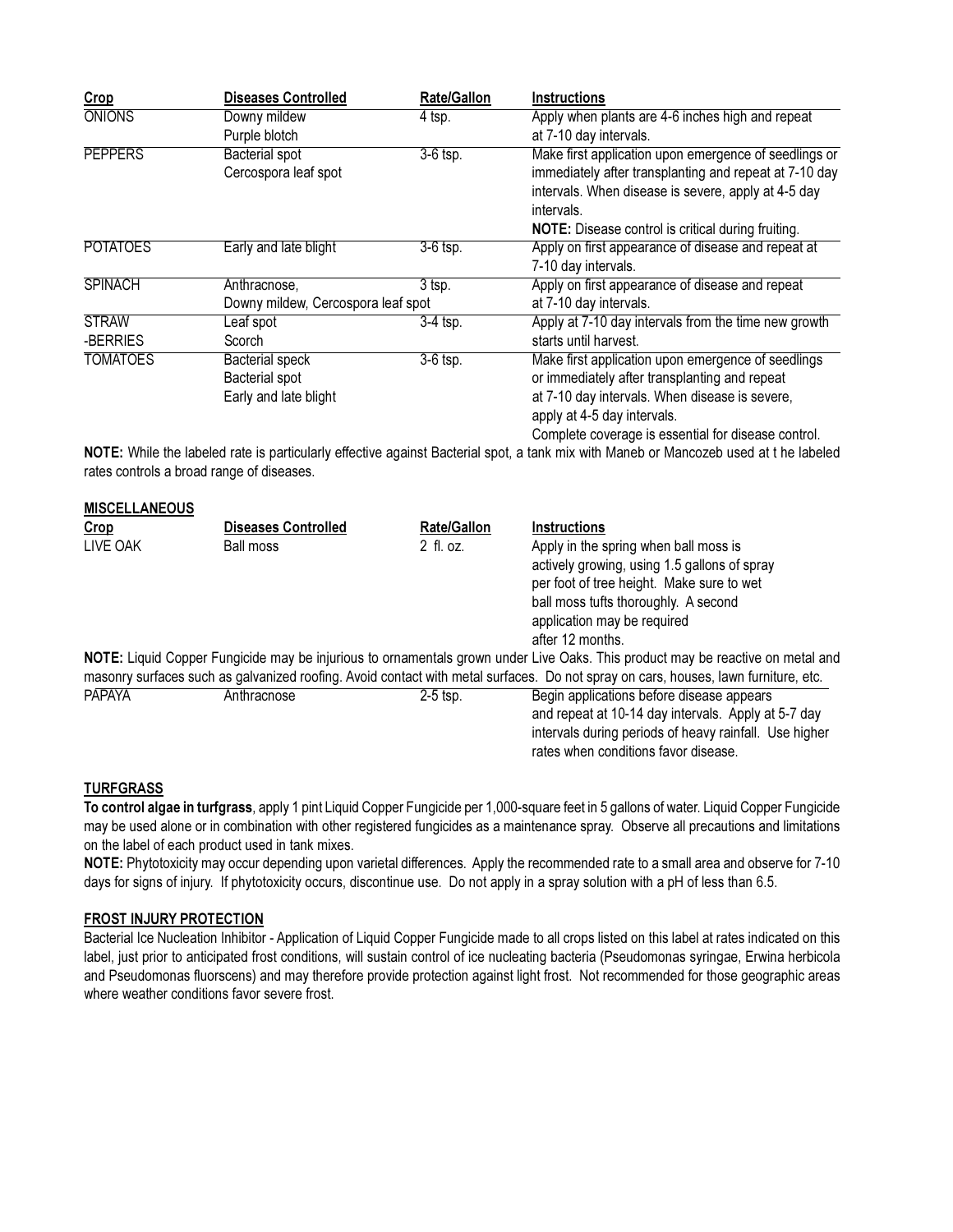#### **ORNAMENTALS**

Notice to User: Plant sensitivities to Liquid Copper Fungicide have been found to be acceptable in specific genera and species listed on this label, however, it is impossible to know sensitivities under all conditions and phytotoxicity may occur. Due to the large number of species and varieties of ornamentals and nursery plants, it is impossible to test every one for sensitivity to Liquid Copper Fungicide. Neither the manufacturer nor seller recommends use upon species not listed on the label nor has it been determined that Liquid Copper Fungicide can be safely used on ornamental or nursery plants not listed on this label. The user should determine if Liquid Copper Fungicide can be used safely prior to use.

Use Liquid Copper Fungicide on ornamentals in greenhouses or shade houses indoor and for control of bacterial and fungal diseases of foliage, flowers and stems. Apply as a thorough coverage spray using 2 Tsp. Liquid Copper Fungicide per gallon of water. Begin application at first sign of disease and repeat at 7-14 day intervals as needed; use shorter interval during periods of frequent rains or when severe disease conditions persist.

Liquid Copper Fungicide may be used alone or in combination with other registered fungicides as a maintenance spray. Observe all precautions and limitations on the label of each product mixed with Liquid Copper Fungicide..

 $\mathbf{R}$ 

| <u>Grop</u>                 | <b>Disease</b>                                                              |
|-----------------------------|-----------------------------------------------------------------------------|
| Althea (Rose of Sharon)     | Bacterial leaf spot                                                         |
| <b>Aralia</b>               | Xanthomonas leaf spot, Cercospora leaf spot, Alternaria                     |
| Arborvitae                  | Alternaria twig blight, Cercospora leaf blight                              |
| Azalea (1)                  | Cercospora leaf spot, Botrytis blight, Phytophthora dieback, Powdery mildew |
| Begonia                     | Bacterial leaf spot(Xanthomonas sp., Erwina sp., Pseudomonas sp.)           |
| Bougainvillea               | Anthracnose, Bacterial leaf spot                                            |
| Bulbs (Tulip, Gladiolus)    | Anthracnose, Botrytis blight                                                |
| Camellia                    | Anthracnose, Bacterial leaf spot                                            |
| Camphor tree                | Pseudomonas leaf spot                                                       |
| C <sub>anna</sub>           | Pseudomonas leaf spot                                                       |
| Carnation (1)               | Alternaria blight, Pseudomonas leaf spot, Botrytis blight                   |
| Chinese tallow tree         | Bacterial leaf spot (Xanthomonas sp., Pseudomonas sp.)                      |
| Chrysanthemum (1)           | Septoria leaf spot, Botrytis blight                                         |
| Cotoneaster                 | <b>Botrytis blight</b>                                                      |
| Dahlia                      | Alternaria leaf spot, Botrytis gray mold, Cercospora leaf spot              |
| Date Palm                   | Pestalotia leaf spot                                                        |
| Dianthus                    | Bacterial spot, Bacterial soft rot                                          |
| Dogwood                     | Anthracnose                                                                 |
| <b>Dusty Miller</b>         | Bacterial leaf spot (Pseudomonas cichorii)                                  |
| Echinacea                   | Bacterial leaf spot (Pseudomonas cichorii)                                  |
| Elm "Drake"                 | Xanthomonas leaf spot                                                       |
| Euonymus                    | Botrytis blight, Anthracnose                                                |
| European fan palm           | Pestalotia leaf spot                                                        |
| Gardenia                    | Alternaria leaf spot, Botrytis bud rot, Cercospora leaf spot                |
| Geranium                    | Alternaria leaf spot, Botrytis gray mold, Cercospora leaf spot              |
| Gladiolus                   | Alternaria leaf spot, Botrytis gray mold, Bacterial leaf blight             |
| Goldenrain tree             | <b>Bacterial leaf spot</b>                                                  |
| <b>Hibiscus</b>             | Bacterial leaf spot                                                         |
| <b>Holly fern</b>           | Pseudomonas leaf spot                                                       |
| <b>Impatiens</b>            | Bacterial leaf spot                                                         |
| Ivy (English, Algerian) (1) | Xanthomonas leaf spot                                                       |
| Ixora                       | Xanthomonas leaf spot                                                       |
| Juniper (Eastern red cedar) | Anthracnose                                                                 |
| Lantana                     | Bacterial leaf spot                                                         |
| <b>Lilac</b>                | Cercospora leaf spot                                                        |
| Loblolly bay                | Anthracnose                                                                 |
| Loquat                      | Entomosporium maculata, Colletotrichum sp.                                  |
| Magnolia (Saucer)           | Bacterial leaf spot                                                         |
| Magnolia (Southern)         | Algal leaf spot, Anthracnose, Bacterial leaf spot                           |
| Magnolia (Sweet bay)        | Anthracnose                                                                 |
| Mandevillas                 | Anthracnose                                                                 |
| Marigold                    | Alternaria leaf spot, Botrytis leaf and flower rot,                         |
|                             | Cercospora leaf spot                                                        |
| Mulberry, weeping           | Bacterial leaf spot                                                         |
| Oak, laurel                 | Algal leaf spot (Cephaleuros virescens)                                     |